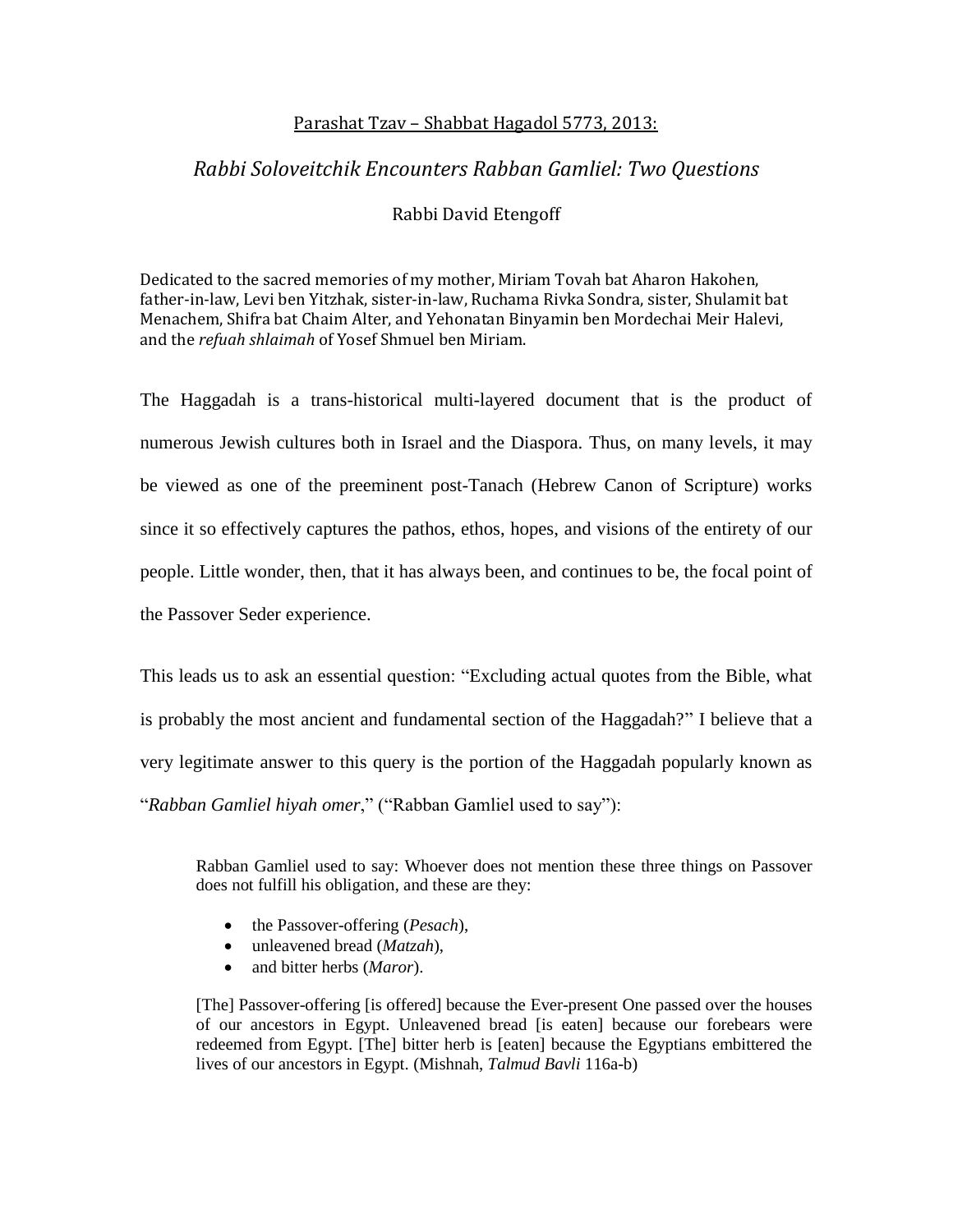Rabban Gamliel's initial statement: "Whoever does not mention these three things on Passover does not fulfill his obligation," immediately grabs our attention. Taking this phrase at face value, it appears that the obligation in question is that of *Sippur Yitziat Mitzraim* (the re-experiencing and retelling of the Pesach story). What exactly is *Sippur Yitziat Mitzraim*? In broad strokes, my rebbi and mentor, Rabbi Joseph B. Soloveitchik (1903-1993), known as "the Rav" by his students, described the underlying narrative of the Exodus, and the consequent mitzvah for it to be retold "… as the story of Jewish destiny for all time – the eternal story of an eternal people. (Public lecture, March 1977, transcription my own) Thus, even though there are countless commentaries and halachic analyses concerning Rabban Gamliel's statement, the direct explanation of his assertion seems to be that somehow, and in some yet to be determined manner, "the eternal story of an eternal people" will not be adequately told if one fails to explicitly mention *Pesach*, *Matzah*, and *Maror*. The question, of course, is "Why?"

The Rav was fond of the analytical and conceptual distinction between a *nisa* (object) and a *nosa* (subject). The former is something or someone acted upon, whereas the latter is an actor in the historical drama we call life. At first blush, we look at *Pesach*, *Matzah*, and *Maror* as mere objects that must be consumed during the Seder (i.e. inclusive of the *Korban Pesach* when the Holy Temple is extant). Yet, in a creative *tour de force*, Rav Soloveitchik perceived each of these items as a *nosa*, as an active participant in the mitzvah of *Sippur Yitziat Mitzraim*:

*Sippur Yitziat Mitzraim* is a blend of storytelling, Torah teaching, and eating symbolic food items. It is a fusion of the spoken word and the physiological functions of eating and drinking, the intermingling of physical pleasure with Torah debate, the combining of the word of G-d with an activity motivated by biological pressure and characteristic not only of man but of animals. Eating the paschal sacrifice, *mazzah* and *maror* constitutes a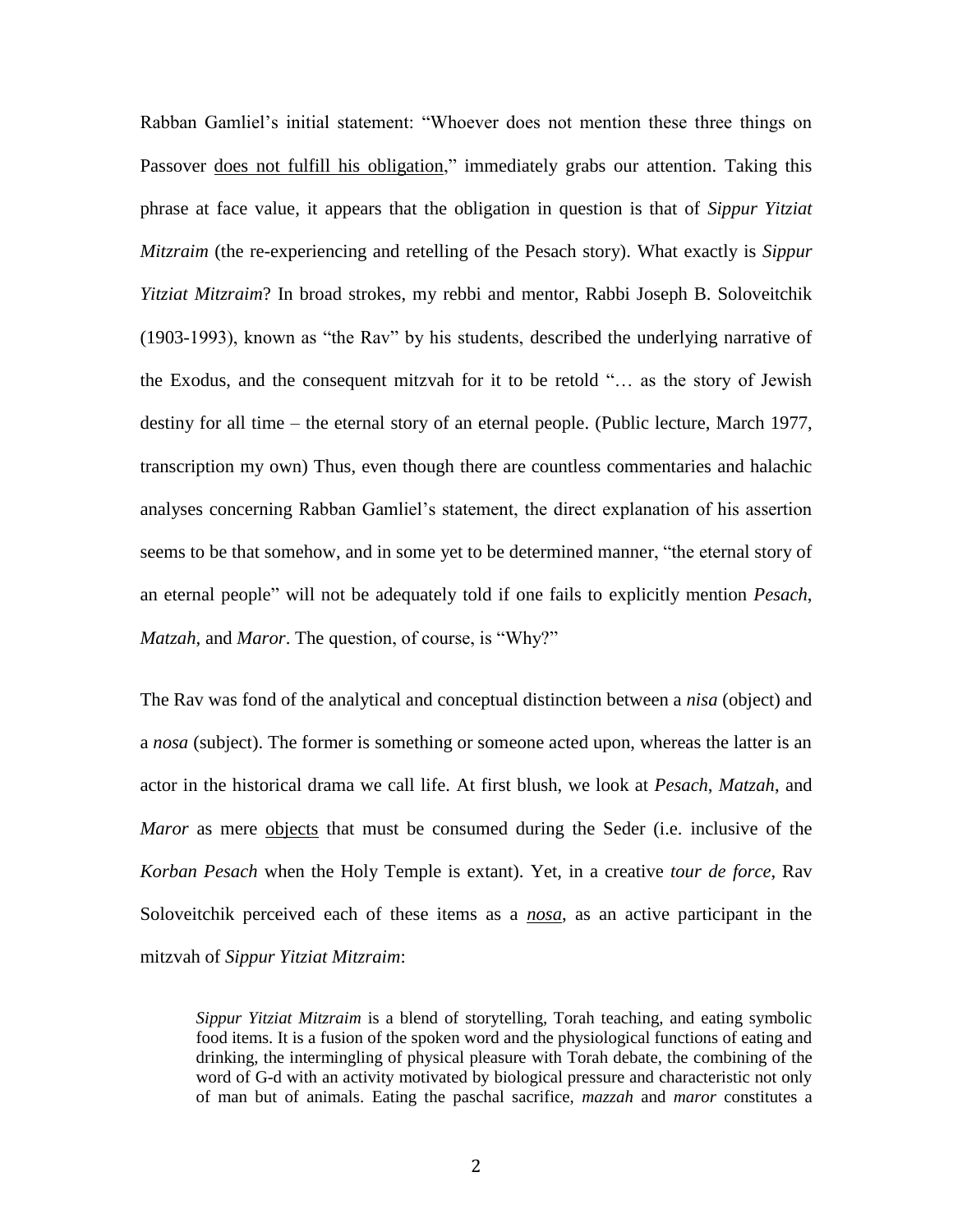double *mizvah*. The *mizvat akhilah*, physically consuming these items, is *per se*, a religious performance, a *maaseh kiyum mizvah*. But eating the *Pesach*, *mazzah*, and *maror* is also **the instrument or medium of** *Sippur Yitziat Mitzraim*, telling the story of the Exodus. We narrate the story not only through speech but through eating as well. [Therefore,] in order to fulfill the *mizvah* of *sippur* in the most perfect manner, one must interpret and explicate the symbolic meaning of *Pesach*, *mazzah*, and *maror*. (Based upon the March, 1977 public lecture, as recorded in Rabbi Menachem Genack's, *The Seder Night*: *An Exalted Evening*, pages 92-93, bolding, underlining, and brackets my own)

To clarify, and as I remember having heard when I attended the lecture myself, *Pesach*,

*Matzah*, and *Maror* are far more than mere objects; instead, they are actual subjects and *mesapprim* (story tellers) of the *Sippur Yitziat Mitzraim*.

The second query that we might well ask on this Mishnah pertains to the order of the listed items. The Rav asked precisely this question in one of his lectures on Passover and

the Haggadah:

Why is the order of the three Mitzvos recorded as *Pesach, Matzah* and *Maror*? What is the significance of this sequence? Historically, it would be more accurate that the order be *Maror, Pesach,* and *Matzah*, as the bitter torment preceded the *Korban Pesach*, and both preceded the baking of the *Matzos*, which took place on the day of the 15<sup>th</sup>?

The sequence that the Haggadah provides is that of the importance of the Mitzvos. *Pesach* is the primary Halacha; [whereas] the Mitzvah of *Matzah* is dependent upon that of *Korban Pesach*… However, there is a second Mitzvah of *Matzah*, that of eating it with *Maror*… *Maror* has no Torah obligation today, for it is completely dependent upon the *Korban Pesach*; *Maror* is only a Rabbinic commandment when there is no *Korban*, and it thus is last in the sequence… This is the meaning of the sequence that we have in our Haggadah. (Transcribed from a public lecture by Rabbi Aton Holzer, *Pesach to Go*, Nissan 5768, page 22, underlining, brackets, and editing my own)

Once again, the Rav illuminates a classic exegetical and conceptual problem inherent in Rabban Gamliel's statement. True, were we to focus primarily upon the historical pain and suffering of our Egyptian forebears, the order should have been *Maror*, *Pesach*, and *Matzah*. Yet, as significant as the crucible of misery that the 210 years of slavery represents, the everlasting and supernal nature of the mitzvot must take precedence. Therefore, since "the Mitzvah of *Matzah* is dependent upon that of *Korban Pesach*,"